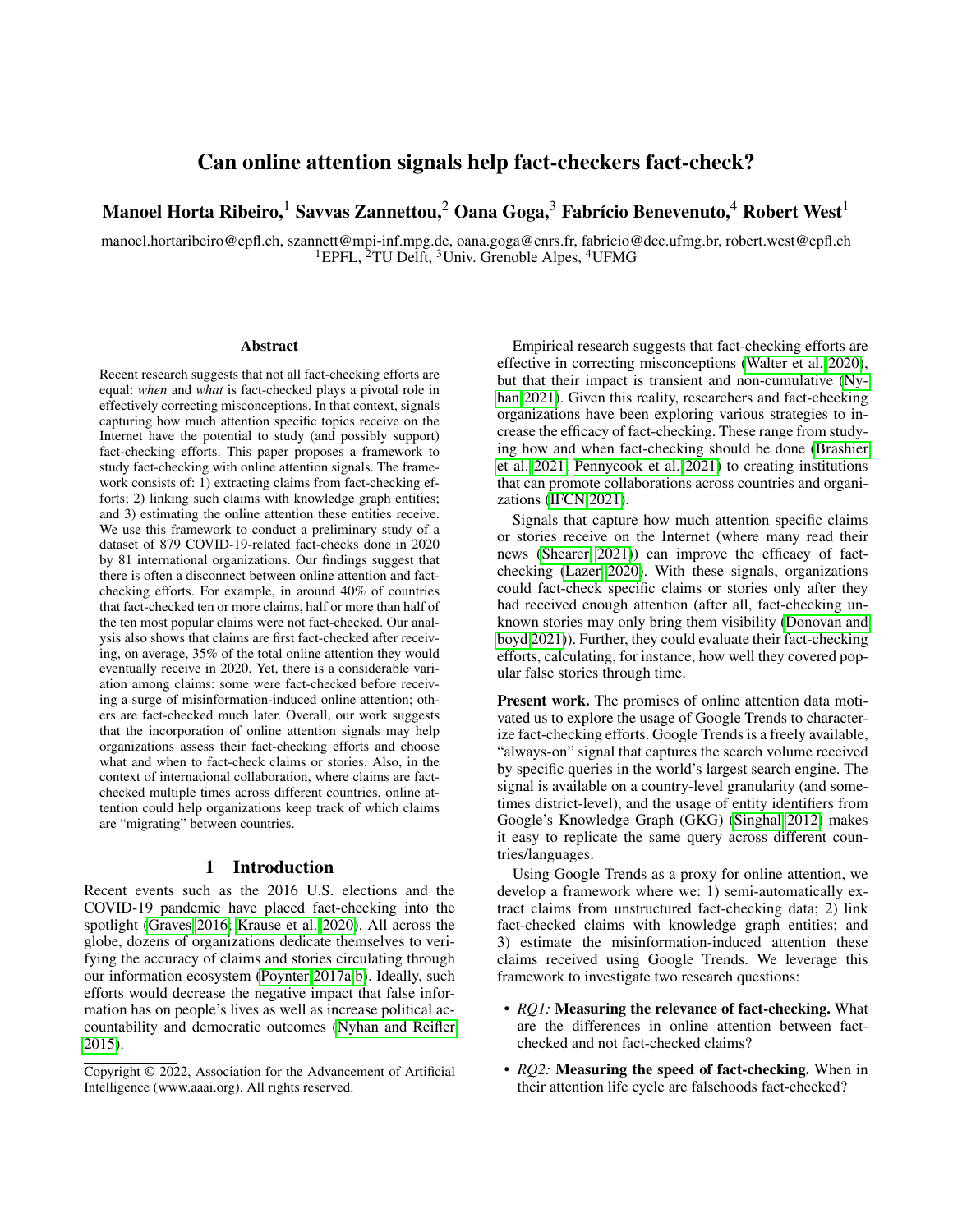Application to COVID-19-related misinformation. Motivated by the importance of misinformation spread in the context of the COVID-19 pandemic, we apply the above framework to a dataset provided by the International Fact-checking Network (IFCN) [\(IFCN 2021\)](#page-9-7). The dataset contains metadata from 7,519 fact-checking efforts (*factchecks*) made between January and July 2020 by 95 orga-nizations in [1](#page-1-0)36 countries and regions.<sup>1</sup> We use our methodology to extract 39 claims that were fact-checked 879 times in 72 countries and analyze 2,568 different Google Trends time series, each related to a different  $\langle$  country, claim $\rangle$  pair.

Summary of findings. Fact-checked claims did not have the highest surge in search volume for many of the countries studied. For example, contrasting the fact-checked and not fact-checked claim that received the most attention in each country, the fact-checked claim was, on average, 44.4% *less* popular than the not fact-checked claim. Countries with more fact-checks seem to do better: for countries where ten or more claims were fact-checked, the top most popular factchecked claims consistently received more attention than the top most popular non-fact-checked claims. Nevertheless, in around 40% of countries where ten or more claims were factchecked, half or more than half of the most popular claims were not fact-checked. Overall, these findings suggest a disconnect between search volume and fact-checking behavior, which indicates that viral falsehoods were left unchecked in many countries.

We also find a high variance on *when* claims get factchecked in their attention life cycle. Claims were first factchecked after receiving, on average, 35% of the total attention they would eventually receive in 2020. Yet, while some claims are fact-checked when the falsehood is beginning to spread (e.g., coffee cures COVID-19), others are factchecked after the peak of attention, towards the time that the falsehood has almost faded out (e.g., a Harvard professor was arrested for creating COVID-19). These differences were significant even after controlling for the total attention received by claims and the dates when claims were first factchecked in each country.

Implications. Our case study suggests that Google Trends may help to assess fact-checking efforts and to decide *what* and *when* to fact-check. More specifically, it could help ground fact-checking efforts in the information needs of individuals and allow news organizations to deliver factchecks when they are most effective. The signal can also be used to track the spread of specific falsehoods across the globe, helping in the collaborative efforts of international fact-checking networks like the IFCN.

## 2 Related Work

Our work builds upon fast-growing literature studying online attention and fact-checking.

Online attention. Much of the research studying online attention on the Internet has relied on Google Trends, a service that since 2006 offers access to aggregate Google search

data. Google Trends has been used for purposes that range from "nowcasting" economic indicators [\(Choi and Varian](#page-8-3) [2012\)](#page-8-3) to quantifying the association between racism and black mortality in the United States [\(Chae et al. 2015\)](#page-8-4). [Jun,](#page-9-11) [Yoo, and Choi](#page-9-11) [\(2018\)](#page-9-11) provide a thorough analysis of how the tool was used between 2006 and 2016. One problem with publicly available Google Trends is that it is rounded to the nearest integer and normalized per query (the highest value equals 100). Recently, [West](#page-9-12) [\(2020\)](#page-9-12) has proposed Google Trends Anchor Bank (G-TAB), a methodology that allows researchers to overcome these limitations by using a set of predefined queries.

Another signal explored to study online attention is Wikipedia page views, made publicly available by the Wikimedia Foundation. The signal has also been used for a variety of purposes, which range from studying changes in information-seeking behavior during the COVID-19 pandemic [\(Ribeiro et al. 2021\)](#page-9-13) to predicting election outcomes [\(Smith and Gustafson 2017\)](#page-9-14). The framework we propose in this paper could be easily extended to Wikipedia data, which spans dozens of language editions.

A challenge associated with using online attention signals is that they are an imperfect proxy for the real world. The story of Google Flu Trends [\(Dugas et al. 2013\)](#page-8-5), a flu tracking system that leveraged search data illustrates these limitations. In 2013, the tool made headlines for drastically overestimating the presence of the flu in the 2012-2013 season [\(Lazer et al. 2014\)](#page-9-15), highlighting the disconnect that can exist between online attention and the real world.

Fact-checking. With the rise of fact-checking in the last decade, research has explored multiple facets of factchecking efforts. [Graves, Nyhan, and Reifler](#page-8-6) [\(2016\)](#page-8-6) have analyzed the motivations behind fact-checking through a field experiment where they exposed journalists to messages encouraging the practice. Their findings suggest that political fact-checking is driven primarily by professional motives within journalism rather than by audience demand. [Brashier](#page-8-1) [et al.](#page-8-1) [\(2021\)](#page-8-1) studied how timing influences the efficacy of fact-checking efforts in correcting misconceptions. In two controlled experiments, they observed that providing factchecks after exposing participants to false news was more effective than providing them before exposure. Several authors have analyzed the efficiency of fact-checks (e.g., see [Ecker](#page-8-7) [et al.](#page-8-7) [\(2020\)](#page-8-7)). Overall, these studies find a significant effect in correcting misinformation [\(Walter et al. 2020\)](#page-9-4), but that their impact is transient and non-cumulative [\(Nyhan 2021\)](#page-9-5) and their success is conditioned on individuals' pre-existing beliefs [\(Walter et al. 2020;](#page-9-4) [Nyhan and Reifler 2010\)](#page-9-16).

Parallel to the investigation of "traditional" fact-checking, researchers have also explored ways of partially or entirely automating the process [\(Hassan et al. 2015;](#page-9-17) [Thorne](#page-9-18) [and Vlachos 2018\)](#page-9-18). For example, [Rashkin et al.](#page-9-19) [\(2017\)](#page-9-19) explore the linguistic characteristics of untrustworthy text and [Ciampaglia et al.](#page-8-8) [\(2015\)](#page-8-8) leverage knowledge graphs to assess the veracity of statements. Other work aims to develop automated methods that can be more explicitly incorporated into fact-checking practices. In that direction, we highlight the work of [Hassan et al.](#page-9-20) [\(2017\)](#page-9-20), which develop a claim-

<span id="page-1-0"></span><sup>&</sup>lt;sup>1</sup>Some fact-checks were attributed to geopolitical regions, e.g., the Middle East.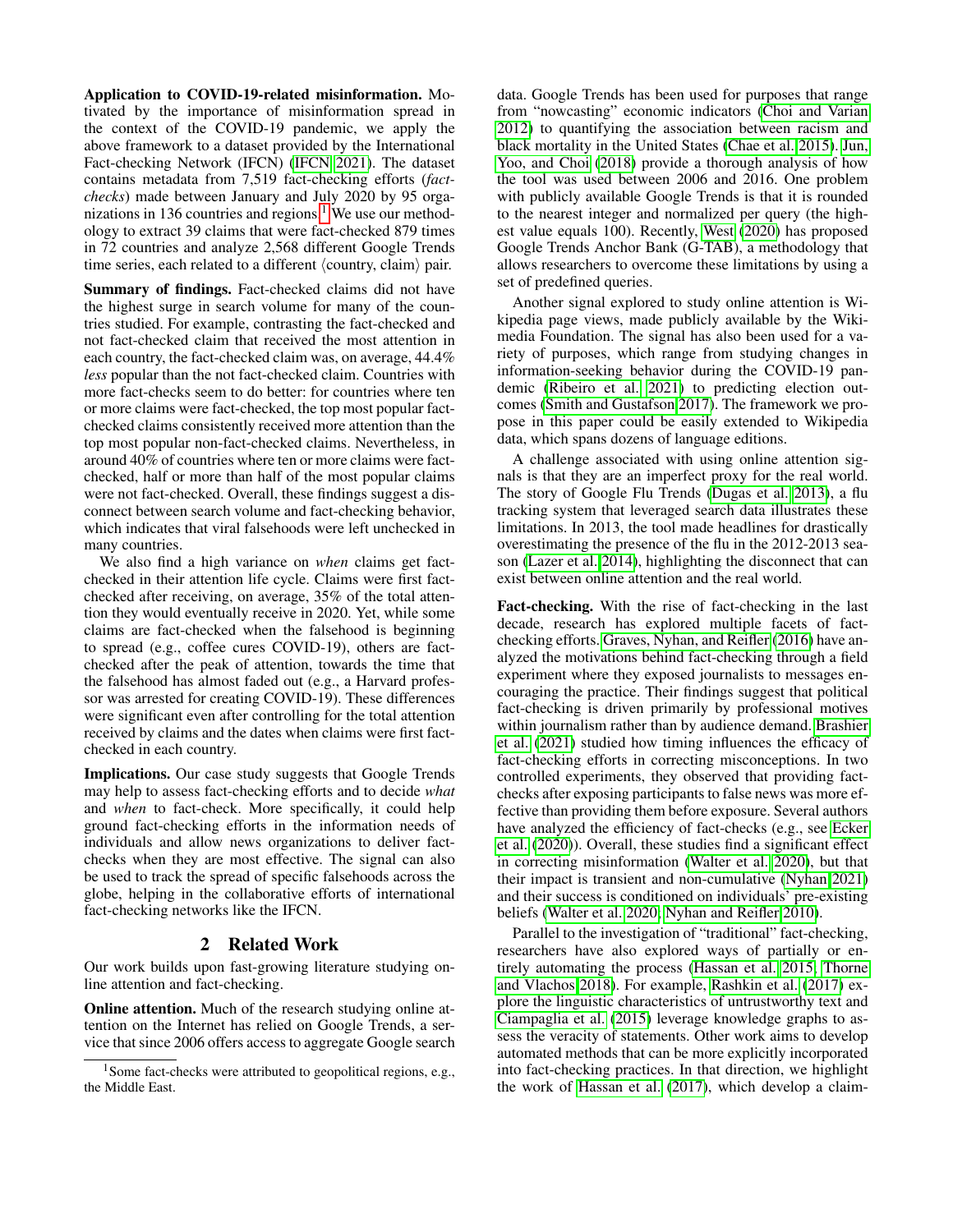<span id="page-2-0"></span>Table 1: Example of an entry in the dataset provided by IFCN. Here, a South African organization named "AfricaCheck" fact-checked the claim that Christiano Ronaldo would be turning his hotels into COVID-19 hospitals. The claim was spotted in March 2020 and was considered false.

| Date                          | 15th of March of 2020                                                                                   |
|-------------------------------|---------------------------------------------------------------------------------------------------------|
| Country                       | South Africa                                                                                            |
| Organization                  | AfricaCheck                                                                                             |
| What was<br>fact-checked?     | Footballer Ronaldo is turn-<br>ing his hotels into COVID-<br>19 hospitals.                              |
| Who said/posted it?           | Facebook                                                                                                |
| Link to original              | (not available)                                                                                         |
| URL to article                | https://bit.ly/3rKutq2                                                                                  |
| <b>Language of fact-check</b> | English                                                                                                 |
| <b>Final rating</b>           | False                                                                                                   |
| <b>Explanation</b>            | There is no evidence that<br>Ronaldo's luxury hotels in<br>Portugal are being turned<br>into hospitals. |

spotting platform that aims to detect check-worthy factual claims in political discourses.

Relation to prior work. Previous work has illustrated the usefulness and the limitations of using Google Trends as a signal to study and model real-world phenomena [\(Choi and](#page-8-3) [Varian 2012;](#page-8-3) [Lazer et al. 2014\)](#page-9-15). Here, we take the opposite approach: we are interested in the online attention towards specific topics: the value being measured by the service. We provide a framework to assess, in a given country: 1) what claims were fact-checked, and 2) when, relative to the claim attention life cycle, the fact-checking happened. We argue that this objective is orthogonal to the goals of the previously reviewed literature and may serve as a stepping stone for a variety of future work. Google Trends data may be used in an observational fashion to test theories about what makes fact-checking effective and incorporate online attention into fact-checking.

## 3 Methods

<span id="page-2-4"></span>This section describes our dataset and the developed framework to combine fact-checking data with Google Trends.

## 3.1 Fact-checking Data

Our analysis uses a dataset with data on COVID-19 related fact-checking efforts provided by the International Fact-checking Network (IFCN) [\(IFCN 2021\)](#page-9-7). The dataset contains metadata from 7,519 fact-checking efforts (*factchecks*) made between January and July 2020 by 95 organizations in 136 countries and regions.The dataset includes COVID-19 false information that went viral across many

countries (e.g., masks cause hypoxia), as well as very specific false claims that were disseminated on popular mainstream social networks like Facebook and Twitter (e.g., a specific image or video shared on Facebook/Twitter is fake). For each fact-check, the dataset includes *when* the factchecker saw the specific claim, the fact-checking organization that fact-checked the claim, the countries where the fact-check was disseminated, and a description of the factcheck (all descriptions are in English, regardless of the factchecking organization's country).

In Table [1,](#page-2-0) we provide an example of an entry in this data-set. We note that this data is available online<sup>[2](#page-2-1)</sup> in a simplified form for a longer time frame (it is constantly updated). We make available all data used in this paper as well as code to reproduce our results $3$ 

#### 3.2 Google Trends

Google Trends allows the analysis of the popularity of search queries across time and countries in the world's largest search engine. Queries can be specified as plain text (e.g., "hypoxia") or as entity identifiers from Google's Knowledge Graph (GKG) [\(Singhal 2012\)](#page-9-10) (e.g., hypoxia corresponds to the entity /m/2F03gns/). Importantly, by querying entity identifiers, we aggregate multiple queries related to the entity, and the method is robust to language variations of queries. For instance, even though hypoxia is written *hipoxia* in Spanish and *Hypoxie* in German, we can retrieve the popularity of the entity  $/m/2F03qns/$  on Google Trends without worrying about the translation of the word.

One problem with Google Trends is that it yields normalized results. As described in the Google Trends' Frequently Asked Questions section:[4](#page-2-3) *"Each data point is divided by the total searches of the geography and time range it represents to compare relative popularity. [...] The resulting numbers are then scaled on a range of 0 to 100 based on a topic's proportion to all searches on all topics."* To address this issue, which does not allow us to make comparisons across claims, we use G-TAB [\(West 2020\)](#page-9-12), a method to calibrate Google Trends data that allows us to obtain queries on a universal scale and to minimize errors stemming from Google's rounding to the nearest integer. G-TAB works by building country-specific "anchor banks," sets of queries of varying popularity that are calibrated according to a common reference query. When posing a new query, G-TAB allows calibrating using the anchor bank and obtaining the search interest normalized by the reference query in the anchor bank. Since all queries are expressed in the same unit (the reference query), we can meaningfully compare the search interest between as many queries as we want. Note that we build a distinct "anchor bank" for each country. We discuss how to aggregate signals derived from G-TAB for measurements across countries later in the section.

<span id="page-2-1"></span><sup>2</sup><https://www.poynter.org/ifcn-covid-19-misinformation/>

<span id="page-2-2"></span><sup>3</sup>https://github.com/epfl-dlab/fact-checkers-fact-check

<span id="page-2-3"></span><sup>4</sup>https://support.google.com/trends/answer/4365533?hl=en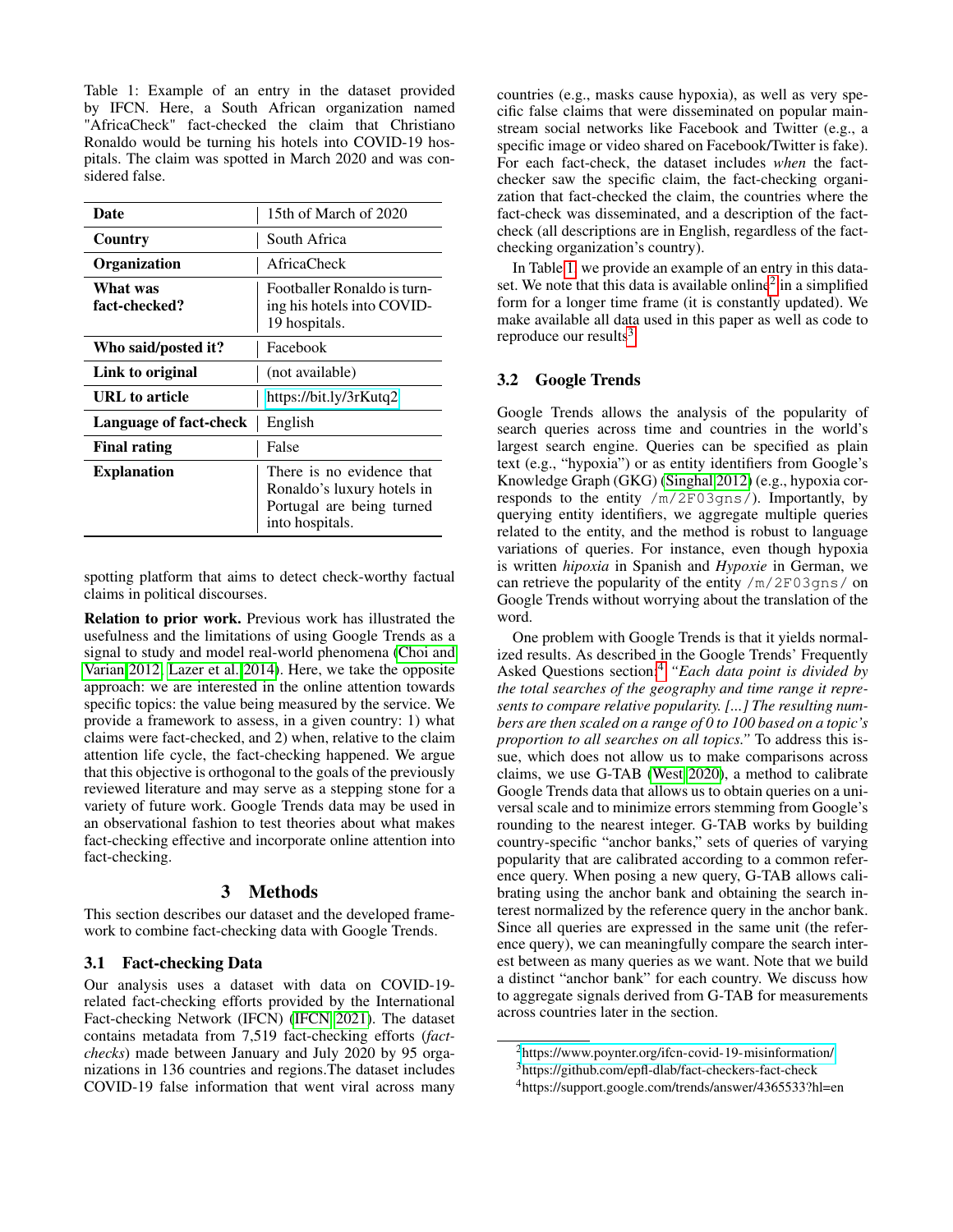<span id="page-3-0"></span>

Figure 1: Diagram illustrating the overall data collection pipeline. Steps (1) and (2) are explained in the main text.

## <span id="page-3-2"></span>3.3 Combining Fact-checks with Google Trends Data

To combine fact-checking data with Google Trends, we link fact-checks with knowledge graph entities and then query these knowledge graph entities across various countries using G-TAB. These steps, explained in detail below, are illustrated in Fig. [1.](#page-3-0)

(1) Linking fact-checks with knowledge graph entities. First, we create a Boolean bag-of-words vector representation for each fact-check using the textual descriptions provided in the IFCN dataset. We did not consider stop-words and did not distinguish between the upper and lower case when creating these representations. We then cluster these fact-checks using DBSCAN [\(Ester et al. 1996\)](#page-8-9)<sup>[5](#page-3-1)</sup> on the matrix of pairwise Jaccard distances between the bag-of-words vectors. The DBSCAN algorithm mainly relies on the  $\epsilon$ hyper-parameter, which defines the maximum distance between two samples in the same cluster. To identify a good  $\epsilon$  value, we experimented with various values between 0.3 and 0.7 (with 0.05 increments) and qualitatively assessed the quality of the clusters. For our analysis, we use an  $\epsilon$ value of 0.5, since it yielded the most cohesive clusters. Second, we manually identify clusters corresponding to an entity in Google Knowledge Graph (GKG). For example, in one of the clusters obtained, we find fact-checks debunking the claim that "alcohol cures coronavirus." We assign all fact-checks in this cluster with the entity "alcoholic drink,"  $(m/012m)$  in GKG). To do this, we manually extract a representative word from the description of the claim (in this specific example, "alcohol") and then perform a search query using Google's Knowledge Graph Search API [\(Google 2021\)](#page-8-10). Then, we manually check the search results and select the entity closer to the representative word. Clusters that are too noisy are not associated with any en-

tity. Two large clusters contained several claims related to either alleged cures (X cures COVID-19) or alleged predictions of the pandemic (Y predicted COVID-19). We break down these clusters before associating them with GKG entities. Additionally, we searched for each of the GKG entities identified in the entire dataset to ensure that we did not miss any relevant fact-check; all fact-checks found this way are then associated with the clusters based on entities. Note that entities here are quite general, e.g. "alcoholic drink." We describe how we account for the misinformation-specific attention later in this section.

Overall, this process yielded 46 clusters, out of which we were able to associate 39 with a GKG entity. In aggregate, the clusters contained 961 fact-checks from 83 organizations in 82 countries/regions. All clusters obtained contained only claims labeled by fact-checkers as false, misleading, partly false, or "no evidence." We note that, while the linkage with GKG substantially reduced the data at hand, it is a crucial pre-processing step to subsequently combine the IFCN data with popularity time series extracted from Google Trends.

(2) Measuring search interest with Google Trends. Next, we built G-TAB anchor banks for the countries associated with the fact-checks selected. For this step, we discarded fact-checks associated with regions (e.g., Middle East) and countries where Google Trends was too noisy to build anchor banks (this happened for four countries: Malawi, South Korea, Timor, and Kyrgyzstan). In total, we obtained anchor banks for 72 countries that have 879 fact-checks from 81 organizations. Then, we searched each of the entities associated with the 39 fact-checking clusters for each anchor bank. Ideally, if all searches were successful, we would obtain 2,808 (39 claims  $\times$  72 countries). However, we only obtained 2,586 (∼92%) time series, as Google Trends sometimes yields "empty" results for entities with low search volume. Time series were obtained with weekly granularity and span the entirety of 2019 and 2020.

Limitations. Our methodology for combining fact-checks with Google Trends data has some limitations. First, since we map claims to one specific GKG entity and then query Google Trends, our methodology is unable to capture and cover complicated claims that may comprise multiple GKG entities (recall that Google Trends does not support complicated queries that consist of multiple GKG entities). Also, a limitation that G-TAB does not address is that time series are normalized on a country-level basis (since, for each country, we build a different anchor bank). Thus, to make crosscountry comparisons, we additionally query for the entity "Google" ( $/m/045c7b$ ), which is the world's most popular website. This allows us to consider the search volume of each query normalized by the attention going towards the "Google" entity (which is among the most popular in all countries).

## 3.4 Misinformation-Induced Attention

Ideally, to study fact-checking efforts leveraging Google Trends, we would like to obtain a metric that:

1. Measures the attention an entity (e.g., "5G,"  $/m/0c41j8y/$  receives due to a piece of misin-

<span id="page-3-1"></span><sup>5</sup>We use the implementation from Scikit-learn [\(Pedregosa et al.](#page-9-21) [2011\)](#page-9-21)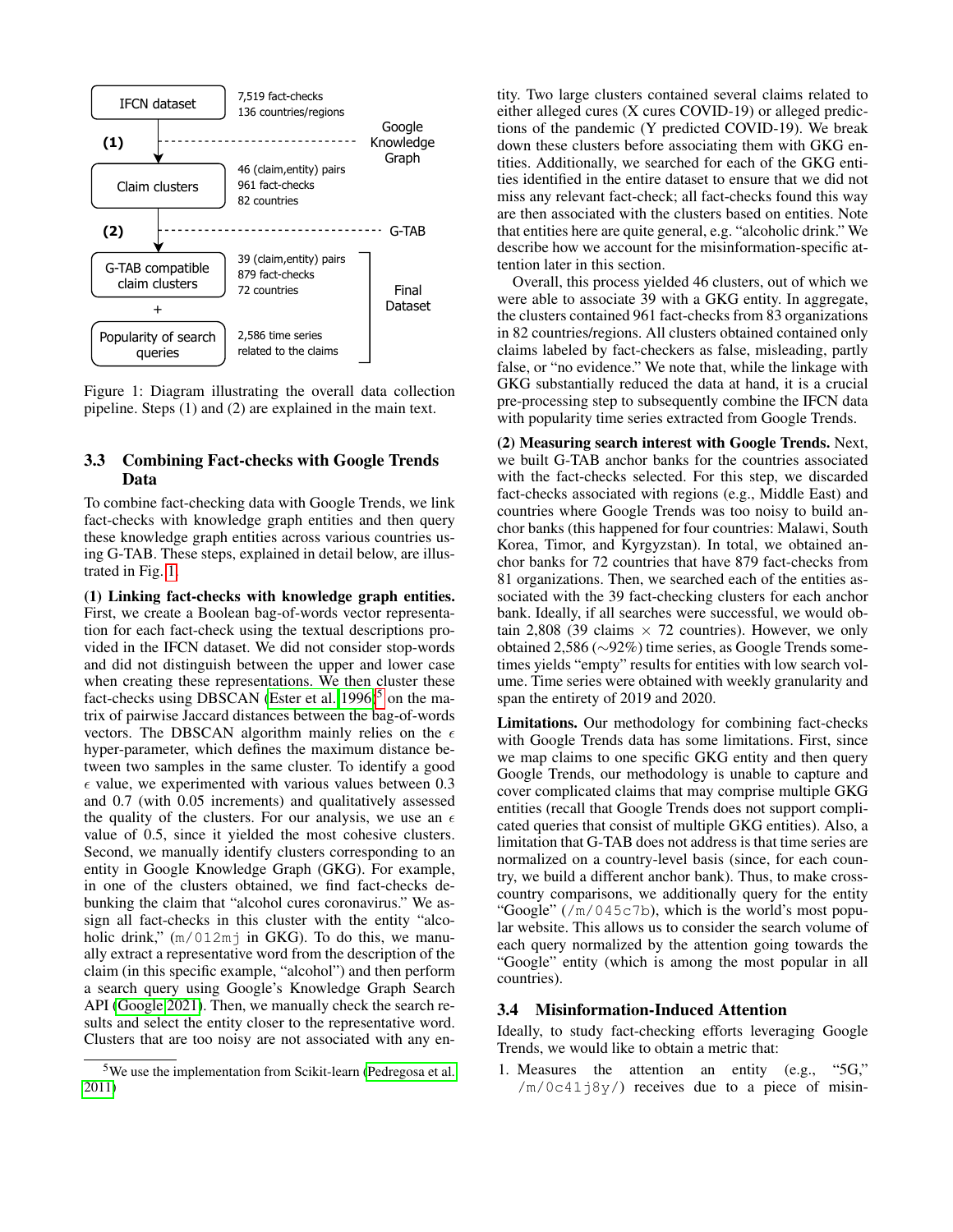<span id="page-4-0"></span>

Figure 2: In (a), we show the search volume time series for the entity "5G" for Canada and Brazil along with fact-checking efforts. The dashed line represents the 2019 baseline, and the colored area represents the difference between the search volume and the baseline. We depict fact-checks as vertical lines. Here, the unit of the search volume is country-specific In (b), we show the total attention associated with these entities. Here, we have normalized the search volume across the two countries.

formation (e.g., 5G causes COVID-19) and not due to other reasons (e.g., actual interest in the 5G technology).

- 2. Is monotonically increasing over the relevant period so that we can meaningfully study *when*, relative to a claim's attention cycle, it was fact-checked.
- 3. Is comparable across countries, even though G-TAB scales are country-specific.

To obtain such a metric, we adjust G-TAB time series for the year 2020 by: 1) subtracting a baseline calculated with data from the previous year; 2) enforcing the monotonicity of the metric by using the ramp (or ReLu) function; and 3) dividing the values in the time series by a reference query that is popular across all countries (we use the search volume associated with the entity "Google,"  $/m/045c7b$ ), as explained in Sec. [3.3.](#page-3-2)

More specifically, for each  $\langle$  entity, country $\rangle$  pair, in a given week  $k$ , let  $v_k$  be the search volume estimated by Google Trends in that week in 2020, and *b* be the average volume of the query in 2019. We calculate the *attention* up to given week *i* as the sum of the positive differences between these two values up to week *i*, normalized by *r*, the average search volume of the "Google" entity in 2020:

$$
Attention(i) = \frac{1}{r} \sum_{k=1}^{i} \max(v_k - b, 0).
$$

We illustrate our metric in Fig. [2.](#page-4-0) In (a), we show the Google Trends time series obtained with G-TAB for Brazil and Canada (solid lines) considering the entity '5G.' In 2020, we also show the baseline *b*, calculated as the average value of the time series in 2019 (dashed lines). The distance between these two lines (colored in the plot) is the quantity we sum in our attention metric  $(v_k - b)$ . In (b), we show the attention metric for the year 2020. Notice that, in (a), the colored area (corresponding to the attention before normalization) is larger for Brazil than for Canada. However, this is not informative since the scales are country-specific.

When we normalize the time series by the reference query ("Google"), we find that the increase in search volume was more expressive for Canada. Normalizing also allows us to express the attention relative to the reference query. For example, in *(b)* we find that, by the end of 2020, the attention 5G received in Canada was around 0.35. This means that the increased search interest received by the entity is equal to 35% of the search volume of the reference query ("Google") on an average day in 2020.

Total attention. Note that we define our attention metric for each week of 2020. However, for our analyses, we consider the total attention received in 2020, i.e., the attention value for the last week of 2020 (since the metric is cumulative). We refer to this value simply as *total attention*. In Fig. [2](#page-4-0)*b*, this corresponds to the rightmost value of the time series for each country.

Relative attention. Another value of interest is the attention a claim receives up to a given moment in time relative to the total attention. For a given week *i*, we can obtain this value by simply dividing the attention at this week by the total attention:

Relative attention( $i$ ) = Attention( $i$ )/Total attention.

This quantity is useful to assess *when* claims were factchecked. For example, in Fig. [2](#page-4-0)*b* we can calculate the relative attention to measure the fraction of the total attention the entity '5G' received in Brazil before it was first fact-checked (which happened on May 8, 2020). Doing so reveals that, by that time, the claim had already received 21% of the total attention it would obtain throughout 2020.

Limitations. A potential limitation of this methodology is that our baseline may not be a good counterfactual estimate of the volume in 2020 (i.e., the search volume had false information about the entities never existed). However, employing a more sophisticated time series forecasting methodology (e.g., univariate unobserved components time series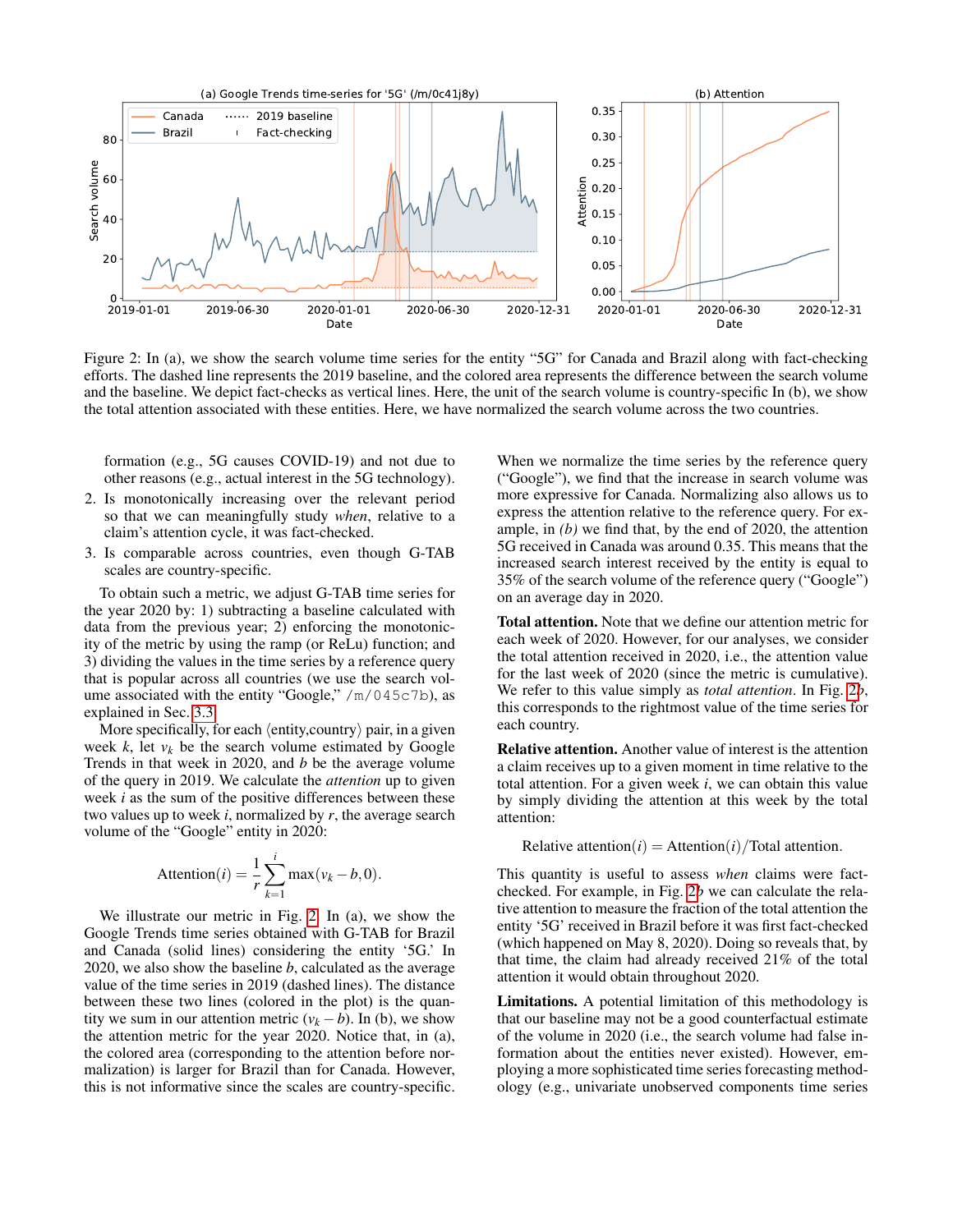<span id="page-5-0"></span>

Figure 3: Using a box plot, we depict the distributions of total attention for fact-checked vs. non-fact-checked claims. Box boundaries mark quartiles, the middle bar the median, and whiskers the 5th and 95th percentiles. The *x* shows the mean of the distribution. Aggregation over countries was done by normalizing results by the same entity (as explained in Sec. [3\)](#page-2-4).

model [\(Watson 1986\)](#page-9-22)) yielded small differences, which led us to opt for the simpler option. Another issue is that the reference query we use will invariably differ in popularity across different countries (e.g., searches related to Google may be more prevalent in Canada than in Brazil). We keep this limitation in mind as we devise our analyses in the forthcoming section.

## 4 Results

## 4.1 Measuring the relevance of fact-checking

We begin by characterizing *what* was fact-checked as measured by Google Trends and fact-checking data from IFCN.

Fact-checked vs. non-fact-checked claims. Recall that each of the 39 claims we considered was fact-checked by a different set of countries. Here, we perform a series of analyses contrasting fact-checked vs. non-fact-checked claims. In Fig. [3](#page-5-0) we show the distribution of total attention for fact-checked and non-fact-checked claims. Overall, we find that fact-checked claims received higher total attention ( $\mu =$ 0.168;  $SE = 0.013$ ;  $n = 411$ ) than non-fact-checked claims  $(\mu = 0.097; SE = 0.004; n = 2217).$ 

In Fig. [4](#page-5-1) we conduct a more nuanced analysis. For each country, we compare the total attention of the top *k* factchecked claims and not fact-checked claims that received the most attention. We sum the total attention going towards each of these claims and then calculate the log-ratio:

$$
\log_2 \frac{\sum_{k=1}^{k} \text{Total Att. of top i-th fact-checked claim}}{\sum_{i=1}^{k} \text{Total Att. of top i-th non-factor-checked claim}}
$$

Note that this ratio provides an intuitive interpretation. If the total attention received by fact-checked and non-factchecked claims is the same, the log-ratio will be 0; If the total attention received by fact-checked claims is twice the

<span id="page-5-1"></span>

Figure 4: For each country, we compare the log-ratio between the total attention of the top *k* fact-checked vs. not fact-checked claims. We depict the average of such values (*y*-axis) for varying values of *k* (*x*-axis). We consider two scenarios: in (*a*) we study all countries, and the sample size shrinks as *k* increases; in *(b)* we consider countries with 10 or more fact-checked claims. Error bars represent 95% CIs.

total attention received by non-fact-checked claims, it will be 1; and if half as big, -1.

We conduct an analysis of the previously defined ratio in two different scenarios. First, in Fig. [4](#page-5-1)*a* we consider all countries, second, in Fig. [4](#page-5-1)*b* we consider only countries that had at least 10 claims fact-checked. Note that in scenario (a), the number of samples being analyzed decreases as *k* increases since we do not consider countries with less than *k* fact-checks. However, in scenario (b), the sample size remains exactly the same for all values of  $k (n = 13)$ .

Considering scenario (a), we find that, for the very top claims ( $k \in 1..5$ ), the previous finding does not hold: the factchecked claims receive significantly *less* total attention than the non-fact-checked claims. However, as *k* grows larger  $(k \in 6..10)$ , this result is reversed and fact-checked claims receive significantly *more* total attention (note that the averages are above the dashed line at  $y = 0$ ). For  $k = 1$ , for instance, we find that the top fact-checked claim was, on average, 44.4% less popular than the non-fact-checked claim (as the log-ratio is  $-0.81$  and  $2^{-0.81} = 0.566$ ).

Scenario (b) sheds light on why this happens. For countries where many claims are fact-checked  $(≥ 10$  claims factchecked), fact-checked claims received *more* total attention than non-fact-checked claims. This suggests that fact-checks in countries where fewer claims are fact-checked often address claims that are not receiving substantial attention. Nevertheless, even for countries where more than 10 claims were fact-checked, many claims that received substantial attention were not. In Table [2](#page-6-0) we show, for these countries, what per-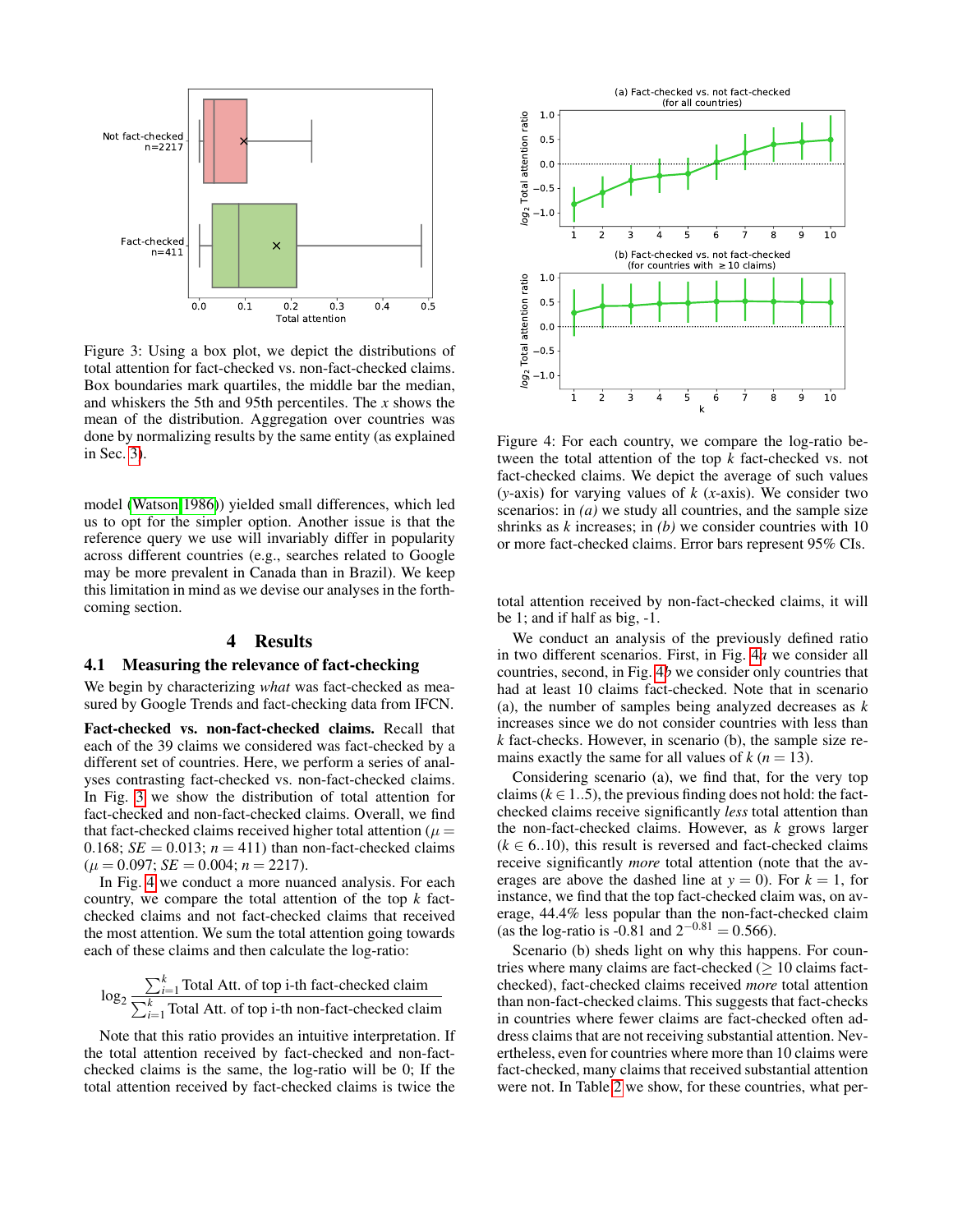<span id="page-6-0"></span>Table 2: We show the percentage of the fact-checked claims among the top 10 claims with the largest total attention. We consider only countries that fact-checked at least ten claims.

| Code | Country              | % of top 10 claims fact-checked |
|------|----------------------|---------------------------------|
| AR   | Argentina            | 50%                             |
| BR   | Brazil               | 80%                             |
| CO   | Colombia             | 60%                             |
| ES   | Spain                | 70%                             |
| FR   | France               | 60%                             |
| IN   | India                | 70%                             |
| IТ   | Italy                | 50%                             |
| KE   | Kenya                | 40%                             |
| МX   | Mexico               | 70%                             |
| PН   | Philippines          | 60%                             |
| PТ   | Portugal             | 50%                             |
| TR   | Turkey               | 50%                             |
| US   | <b>United States</b> | 70%                             |

<span id="page-6-1"></span>

Figure 5: We depict the distributions of total attention claims that received different number of fact-checks. Box boundaries mark quartiles, the middle bar the median, and whiskers the 5th and 95th percentiles. The *x*'s show the means of each distribution.

centage of the 10 claims that received the most total attention were fact-checked. For many countries (5/13, roughly 40%), this percentage was not higher than 50%, suggesting that relevant claims may have escaped the radar of fact-checking organizations.

Multiple fact-checking. In the previous analyses, we contrasted fact-checked and not fact-checked claims. However, among fact-checked claims, some are fact-checked many more times than others. For example, in our dataset, there were 23 fact-checks debunking conspiracy theories associating COVID-19 with the 5G technology in the United States. The claim that aspirin cures COVID-19, however, was only fact-checked once (in the United States for the IFCN database we considered).

In Figure [5](#page-6-1) we further explore the relationship between the number of times a claim was fact-checked and the to-

<span id="page-6-2"></span>

Figure 6: For each country, we compare the log-ratio between the total attention of the *k* most fact-checked claims and the *k* fact-checked claims that received the largest total attention. We depict the average over countries of such values (*y*-axis) for varying values of *k* (*x*-axis). Error bars represent 95% CIs.

tal attention it received. We show the distribution of claims that were not fact-checked along with the distributions for claims that received 1, 2 to 5, and 6+ fact-checks. Overall, we again observe that claims that were fact-checked received significantly more total attention than those that were not. We find little difference in the mean value of received total attention received by claims that were fact-checked only once ( $\mu = 0.147$ ; *SE* = 0.014;  $n = 243$ ) and those that were fact-checked between 2 and 5 times ( $\mu = 0.157$ ; *SE* = 0.019;  $n = 137$ ). However, claims that were fact-checked more than 6 times received substantially more total attention ( $\mu = 0.38$ ;  $SE = 0.10$ ;  $n = 31$ ).

To gain further insight into the relationship between multiple fact-checking and total attention, we calculate, for each country, the log-ratio between the attention received by the top *k* most fact-checked claims and the top *k* fact-checked claims that received the most attention. Notice that here, unlike in Fig. [4,](#page-5-1) we are comparing two sets of fact-checked claims. If the set of top *k* claims that were the most factchecked for a given country is the same as the set of top *k* claims that received the most attention, the log-ratio equals 0. However, it may be that there exists claims that are in the top *k* for total attention but not in the top *k* for most factchecked. In such cases, we will observe a log-ratio smaller than 0.

In Fig. [6](#page-6-2) we show the average value for the aforementioned ratio for *k* between 1 and 10. For  $k = 1$ , we find that the most fact-checked claim receives on average, half of the total attention received by the most popular claim (as the log-ratio is −1.12, and 2−1.<sup>12</sup> = 0.46). As *k* grows larger, the average log-ratio approaches −0.4, suggesting that the most fact-checked claims have around 75% of the attention of the claims that received the most attention. Here, we find little difference when analyzing only countries with more than 10 fact-checked claims.

#### 4.2 Measuring the speed of fact-checking

We now turn to characterize *when* in the life cycle of a claim it gets fact-checked.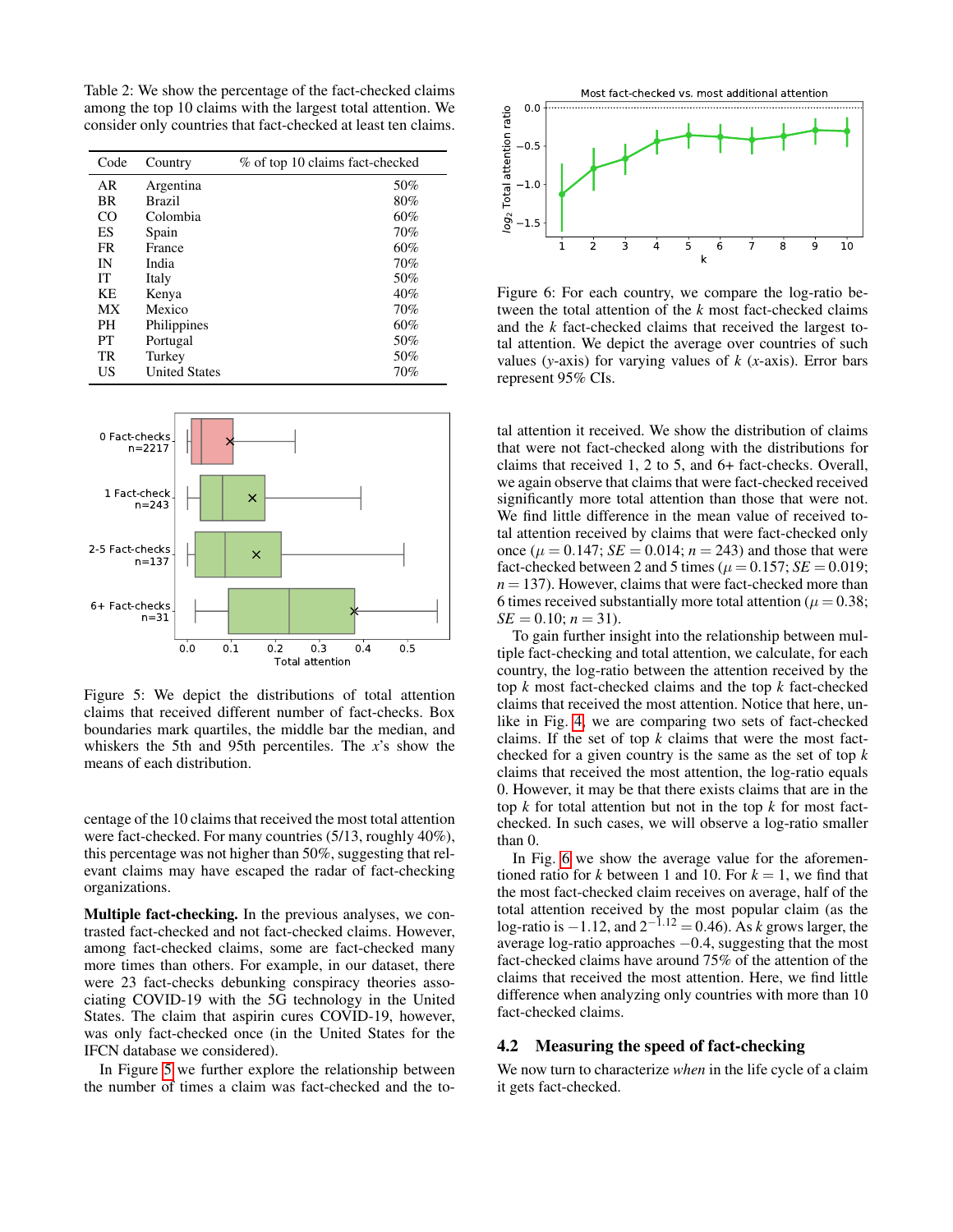<span id="page-7-0"></span>

Figure 7: We depict the mean relative attention (*y*-axis) received by fact-checked claims when they received their *k*-th fact-check (*x*-axis). We vary *k* between 1 and 10. Error bars indicate 95% CIs.

When are claims fact-checked? In Fig. [7](#page-7-0) we examine when claims were fact-checked. For all fact-checked claims, we depict the relative attention received when the claim was fact-checked for the *k*-th time in a given country. We find that the first fact-check happens, on average, when the claim has received 35% ( $\mu = 0.346$ ; *SE* = 0.012; *n* = 410) relative attention, i.e. 35% of the total attention it would eventually receive over the year of 2020. As we increase *k*, this value grows up to when  $k = 7$ , when it reaches around 50%  $(\mu = 0.501; SE = 0.041; n = 28)$ . For  $k \in 8..10$ , it continues around this value, marked in the plot by a dotted line. Only 11  $\langle claim, country \rangle$  pairs were fact-checked 10 or more times.

When are different claims first fact-checked? We find that different claims are first fact-checked at distinct moments of their life cycle. In Fig. [8](#page-8-11)*a* we show, for claims that were factchecked in more than 10 countries, the average relative attention at the time of the first fact-check (on the left) and the average total attention these claims received (on the right). While some claims were fact-checked very soon relative to the total attention received (e.g., coffee cures coronavirus was first fact-checked with 15.9% relative attention), others were fact-checked after receiving most of the attention they would receive in 2020 (e.g., the claim that Charles Lieber, Harvard professor, had been arrested for creating COVID-19 was fact-checked with 70.6% relative attention).

Relative attention at the time of the first fact-check is negatively correlated with the total attention these claims received, as can be seen on the right-hand side of Fig. [8](#page-8-11)*a* (Spearman's  $\rho = -0.62$ ;  $p = 0.013$ ). Additionally, we find that there is no significant correlation between the date in 2020 when the claim was first fact-checked and the relative attention ( $\rho = 0.18$ ;  $p = 0.52$ ). An Analysis of Covariance (ANCOVA) considering the relative attention as the response variable, claims as categorical independent variables, and the total attention received in 2020 and day of first factchecked as a covariate indicates that there is a significant difference among when claims were fact-checked ( $F = 6.46$ ;  $p < 0.001$ ).

When do different countries first fact-check? We find no significant difference in when countries first fact-check claims. In Fig. [8](#page-8-11)*b* we show, for countries that fact-checked at least 10 claims, the average relative attention at the moment they first fact-checked a claim (on the left) and the average total attention received at the time of the first fact-check (on the right). We find that differences in when countries factcheck are much more subtle, as can be noticed by the wider and overlapping confidence intervals in the left-hand side of Fig. [8](#page-8-11)*b*. Also, the correlation between total attention and relative attention is weaker and non-significant ( $\rho = -0.42$ ;  $p = 0.16$ ). To determine whether there are distinct differences between the averages of each country, we again run our Analysis of Covariance now considering the country as the categorical independent variable. Here, we find no significant difference between the average values of each country  $(F = 1.09; p = 0.37)$ .

## 5 Discussion

We propose a quantitative framework to characterize factchecking efforts using online attention and apply it to a dataset of COVID-19 related fact-checking traces from organizations affiliated with the International Fact-checking Network [\(IFCN 2021\)](#page-9-7). Although we focus on Google Trends, we argue that our framework could be easily extended to other online attention signals (e.g., Wikipedia pageviews).

Our analysis revealed a disconnect between online attention and fact-checking efforts. According to our framework, many claims receive substantial online attention but are not fact-checked. The attention going towards non-fact-checked claims is particularly high in countries where fewer claims were fact-checked. Evidently, the attention received by a claim is only one of many factors that fact-checking organizations take into account. Organizations may also prioritize checking claims that are more likely to be harmful and practical to check [\(Facebook 2022\)](#page-8-12). Nevertheless, previous work has investigated motivations behind fact-checking [\(Graves,](#page-8-6) [Nyhan, and Reifler 2016\)](#page-8-6), finding that it is strongly driven by professional motives within journalism rather than by audience demand. Given this reality, we argue that news organizations may benefit by incorporating online attention signals to their fact-checking pipeline.

The proposed framework also allows the characterization of *when* claims are fact-checked. We find that most factchecks are issued when claims had already received, on average, 35% of the total attention they would eventually receive in 2020. This value, however, varies widely by claim, suggesting that fact-checking organizations do not systematically check claims at a specific moment of their life cycle. Further, recent work suggests that timing matters when correcting misconceptions [\(Brashier et al. 2021\)](#page-8-1), and, in this context, online attention could be used to efficiently promote fact-checks. Note that this would require additional information on how fact-checks are leveraged by platforms and news organizations, which was not available in the data at hand.

The usage of online attention may also be beneficial to cross-country collaborative fact-checking efforts. Misinformation respects no national borders, and, as such, rumors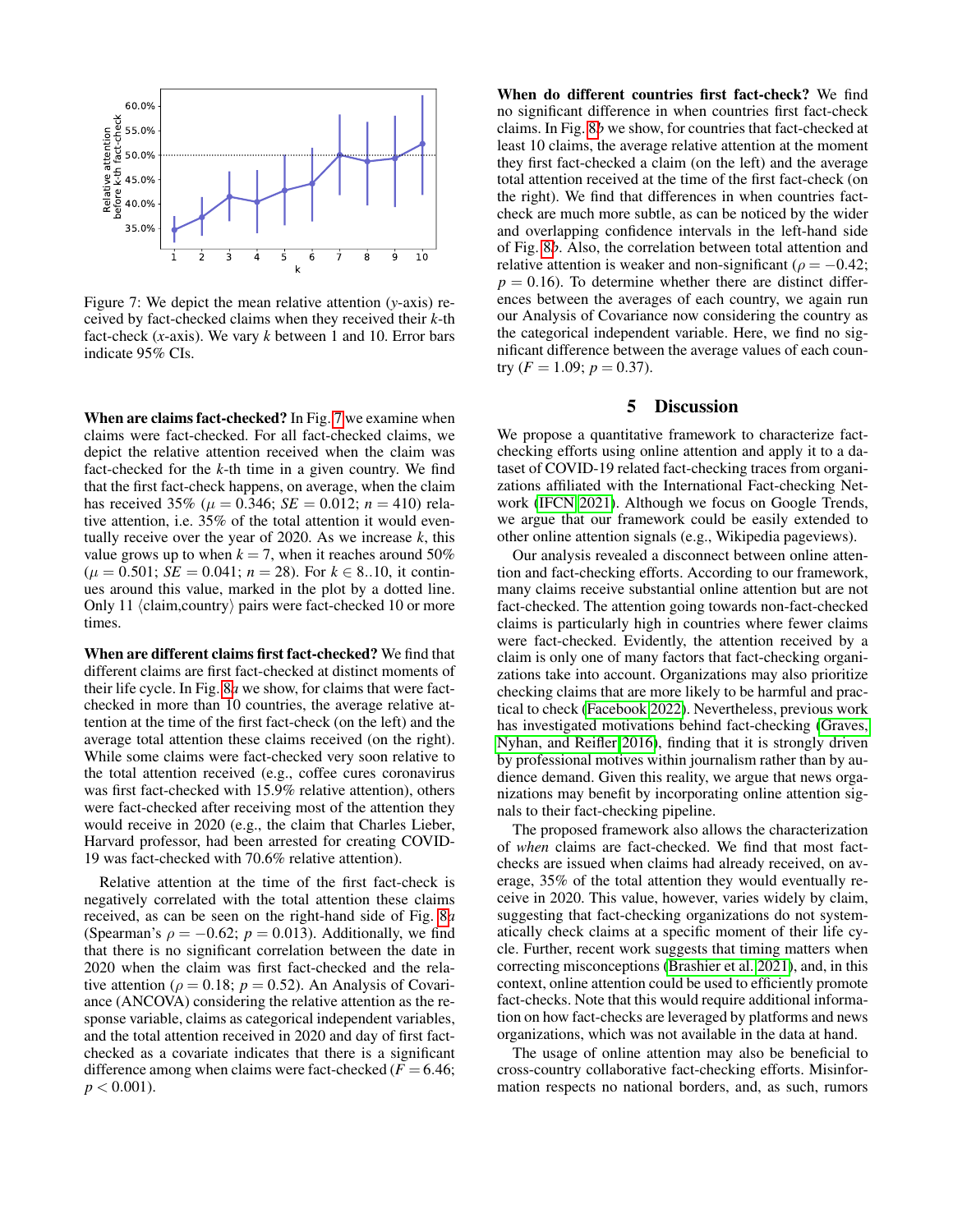<span id="page-8-11"></span>

Figure 8: *(a)* For claims that were fact-checked in at least 10 countries, we show mean values for the relative attention at the time of the first fact-check (left); and the total attention received by the claim in 2020 (right). *(b)* We conduct the same analysis considering the countries where at least 10 claims were fact-checked. Error bars represent 95% CIs.

will inevitably migrate across countries and languages. Organizations such as the International fact-checking Network aim, among other things, to reduce the burden of factchecking the same rumor multiple times across different countries. Within this context, online attention may play a variety of roles. First, it can be used as an "early warning" system. For example, suppose a fact-checking organization in a given country attributes entities to their factchecks. Then, other organizations could be quickly informed if the entity's attention increases in their respective countries. Second, it can be used to trace global misinformation pathways. Analyzing the attention time series obtained, one could investigate from which countries misinformation migrates from and towards.

Although Google Trends is a "battle-tested" metric for online attention, there are still limitations associated with its usage. First, the popularity of Google varies across countries, and the attention signal we are studying is bound to be an imperfect proxy for all attention a claim receives (e.g., on other platforms such as WhatsApp or Facebook). Future work could further examine the relationship between Google Trends and the "real" attention a claim receives, which could be measured, for instance, using surveys. Adjusting for confounding factors such as the level of Internet literacy and the popularity of Google in different countries may help to obtain better estimates of the level of exposure specific claims receive across the globe. Second, in the proposed framework, we consider attention beyond a baseline to be associated with misinformation. This is an inexact approximation, and, given a specific entity, a boost in online attention may be due to non-misinformation-related reasons. In this context, future work could try to build better counterfactual estimates of how much attention a claim would have received in the absence of misinformation.

Overall, we argue that incorporating online attention in the study and the practice of fact-checking is an important step towards the systematization of fact-checking efforts and towards confirming the ecological validity of findings obtained in controlled, and to some extent, non-realistic scenarios [\(Nyhan 2021\)](#page-9-5).

#### References

<span id="page-8-1"></span>Brashier, N. M.; Pennycook, G.; Berinsky, A. J.; and Rand, D. G. 2021. Timing matters when correcting fake news. *PNAS*, 118(5).

<span id="page-8-4"></span>Chae et al., D. H. 2015. Association between an internet-based measure of area racism and black mortality. *PloS one*, 10(4).

<span id="page-8-3"></span>Choi, H.; and Varian, H. 2012. Predicting the present with Google Trends. *Economic record*, 88: 2–9.

<span id="page-8-8"></span>Ciampaglia, G. L.; Shiralkar, P.; Rocha, L. M.; Bollen, J.; Menczer, F.; and Flammini, A. 2015. Computational fact checking from knowledge networks. *PloS one*, 10(6): e0128193.

<span id="page-8-2"></span>Donovan, J.; and boyd, d. 2021. Stop the presses? Moving from strategic silence to strategic amplification in a networked media ecosystem. *American Behavioral Scientist*, 65(2): 333–350.

<span id="page-8-5"></span>Dugas, A. F.; Jalalpour, M.; Gel, Y.; Levin, S.; Torcaso, F.; Igusa, T.; and Rothman, R. E. 2013. Influenza forecasting with Google flu trends. *PloS one*, 8(2): e56176.

<span id="page-8-7"></span>Ecker, U. K.; O'Reilly, Z.; Reid, J. S.; and Chang, E. P. 2020. The effectiveness of short-format refutational fact-checks. *British Journal of Psychology*, 111(1): 36–54.

<span id="page-8-9"></span>Ester, M.; Kriegel, H.-P.; Sander, J.; Xu, X.; et al. 1996. A densitybased algorithm for discovering clusters in large spatial databases with noise. In *KDD*, 34, 226–231.

<span id="page-8-12"></span>Facebook. 2022. Fact-Checking Policies on Facebook. [https://bit.](https://bit.ly/367v1xH) [ly/367v1xH.](https://bit.ly/367v1xH)

<span id="page-8-10"></span>Google. 2021. Knowledge Graph API. [developers.google.com/](developers.google.com/knowledge-graph) [knowledge-graph.](developers.google.com/knowledge-graph)

<span id="page-8-0"></span>Graves, L. 2016. *Deciding what's true: The rise of political factchecking in American journalism*. Columbia University Press.

<span id="page-8-6"></span>Graves, L.; Nyhan, B.; and Reifler, J. 2016. Understanding innovations in journalistic practice: A field experiment examining motivations for fact-checking. *Journal of Communication*, 66(1): 102– 138.